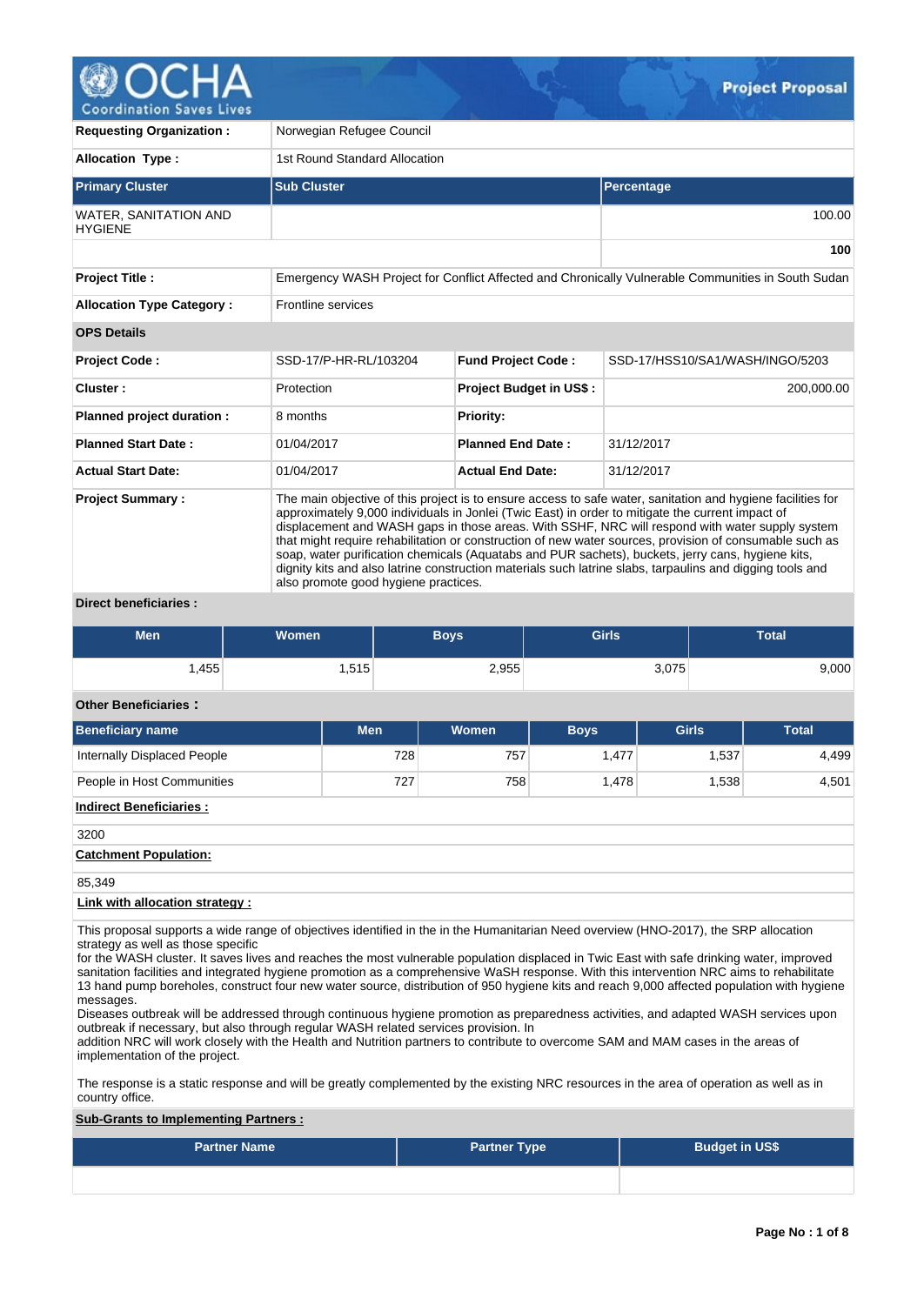### **Other funding secured for the same project (to date) :**

|                           | <b>Other Funding Source</b> | <b>Other Funding Amount</b> |              |
|---------------------------|-----------------------------|-----------------------------|--------------|
|                           |                             |                             |              |
| Organization focal point: |                             |                             |              |
| <b>Name</b>               | <b>Title</b>                | Email                       | <b>Phone</b> |

| ---------                | -------          | .                   | .                    |
|--------------------------|------------------|---------------------|----------------------|
| Sirak Mehari Weldemicael | Head of Programs | Sirak.mehari@nrc.no | +211 (0) 955 243 277 |
| Rehana Zawar             | Country Director | rehana.zawar@nrc.no | +211954981295        |

## **BACKGROUND**

### **1. Humanitarian context analysis**

The humanitarian crisis in South Sudan is deepening and spreading, the 2017 Humanitarian Needs Overview (HNO) estimates that some 7.5 million people, over 60% of the population, are in need of humanitarian assistance. Areas of the country previously seen as relatively stable, including in parts of Western Bahr El Ghazal and the Equatorial, have been engulfed by conflict, violence and displacement. More than 3.4 million people have been displaced – 1.9 million internally displaced persons (IDPs) and 1.5 million refugees who have fled to neighbouring countries. Health conditions have deteriorated, and food insecurity and malnutrition have skyrocketed. In February 2017, localised famine was declared in Leer and Mayendit, with Koch deemed at high risk of famine. An estimated 4.9 million people are currently severely food insecure and this figure is expected to rise to 5.5 million people at the height of the lean season in July. This has increased the need to prevent or respond to diseases outbreaks in high-risk locations through WASH interventions. According to South Sudan Humanitarian Needs 2017 Overview, nearly 4.8 million of the most vulnerable South Sudanese are in need of support to access safe water and basic sanitation facilities. It is estimated that only 41 per cent of the population have access to safe water. As the conflict spread to new areas in 2016, boreholes were damaged or made dysfunctional due to lack of repairs. For the third year in a row, a cholera epidemic was declared in 2016 in many locations throughout South Sudan. Access to safe water in urban areas has diminished as a result of rapidly rising prices due to inflation. This has increased the need to prevent or respond to diseases outbreaks in high-risk locations through WASH interventions.

### **2. Needs assessment**

South Sudan's poor WASH coverage has been exacerbated by the renewed conflict from mid-July 2016, which has complicated access to hard to reach areas. According to NRC MSA in 5 emergency locations in 2016, access to hygienic latrines and access to basic hygiene items are at the worst level with a minimum 0% and maximum 17% and 5% & 28% respectively. Knowledge in critical times of handwashing is promising with a minimum 44% and maximum 75%. The assessed locations also showed promising achievements regarding use of improved water source which ranges between 65% and 79% while there are still locations with use as low as 19%. The remaining part of the conflict affected population uses unsafe water from rivers. Access, breakage of water points and lack of spare parts, however, have been cited as critical. Conflict affected states including greater Equatoria, Unity and Upper Nile are the most affected according the assessments. Moreover, public health concerns associated with WASH are high in South Sudan as the country is a cholera endemic and outbreak of water and sanitation related diseases has been exacerbated by the ongoing conflict. As of 26th August 2016, 1,484 suspected cholera cases, including 25 deaths, had been registered in South Sudan (UNICEF South Sudan Cholera Update, 31 August 2016). The areas with poor WASH indicators are also experiencing severe malnutrition due to many reasons including deteriorated and poor WASH situation. The action will serve households with sever malnutrition situations while serving the primary WASH needs.

### **3. Description Of Beneficiaries**

IDP households with pregnant women, lactating mothers, elderly people, malnourished children

#### **4. Grant Request Justification**

The lack of safe drinking water, inadequate sanitation and poor hygiene practices have left a large proportion of South Sudan's population at persistent risk of preventable waterborne diseases. The recent violence and large-scale displacement of people to areas without sufficient access to clean water and proper sanitation has greatly increased their vulnerability. Poor sanitary conditions pose a major public health risk, including potential cholera outbreaks. NRC's immediate priority, over one year period, is to provide safe drinking water and emergency latrines, and promote good hygiene in order to prevent outbreaks and the spread of water related diseases. In particular with SSHF, NRC will:

• Ensure improved access to clean water for displaced people by trucking in water, treating water and/or rehabilitating water boreholes/water pumps;

• Support displaced populations and other vulnerable communities with emergency latrines and basic hygiene activities; and

• Plan and prepare for the rainy season, including any acute diarrhea outbreaks, by pre-positioning WASH relief items

### **5. Complementarity**

The response will provide WASH services through improved access to water, hygiene and sanitation. This will target beneficiaries who are vulnerable to disease and malnutrition. By targeting such populations it will also contribute to the fight against malnutrition and poor health situations. Strong coordination will ne ensured with objects of Nutrition cluster and agencies operating in response of the cluster.

### **LOGICAL FRAMEWORK**

#### **Overall project objective**

Contribute to reduction of mortality and morbidity resulting from lack of water, poor sanitation and hygiene practices caused by ongoing conflicts and food insecurity.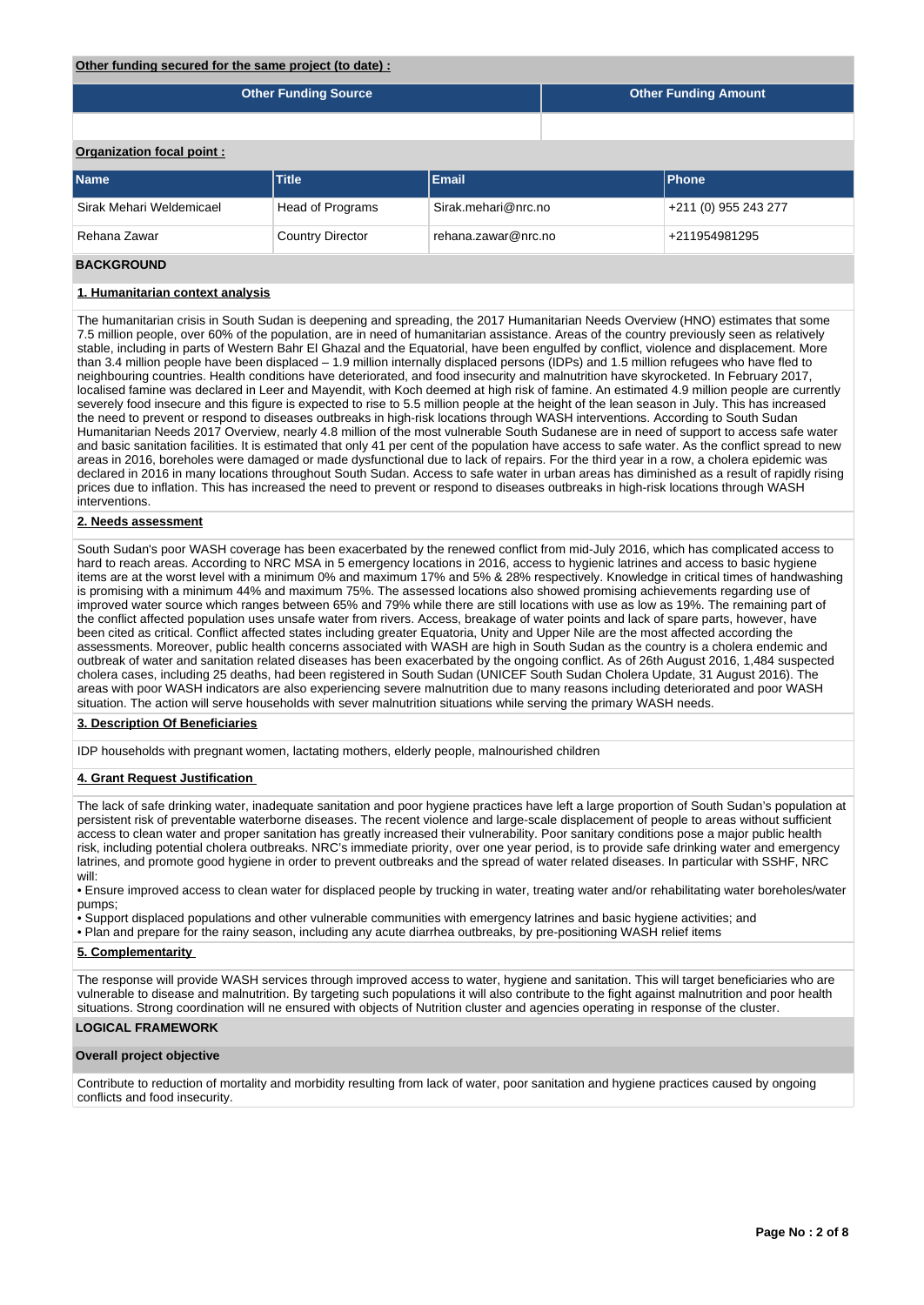|                                                  | <b>WATER, SANITATION AND HYGIENE</b>                                                                                                                                          |                                                                                                                                          |            |                                 |                   |   |               |
|--------------------------------------------------|-------------------------------------------------------------------------------------------------------------------------------------------------------------------------------|------------------------------------------------------------------------------------------------------------------------------------------|------------|---------------------------------|-------------------|---|---------------|
|                                                  | <b>Cluster objectives</b>                                                                                                                                                     | <b>Strategic Response Plan (SRP) objectives</b>                                                                                          |            | <b>Percentage of activities</b> |                   |   |               |
|                                                  | Sustain access to water, sanitation and<br>hygiene promotion services for vulnerable<br>population affected by conflict, disease<br>outbreaks, acute malnutrition and floods. | SO1: Save lives and alleviate the suffering of<br>those most in need of assistance and<br>protection                                     |            |                                 |                   |   | 100           |
|                                                  |                                                                                                                                                                               | <b>Contribution to Cluster/Sector Objectives :</b> Strategic Response Plan (SRP)                                                         |            |                                 |                   |   |               |
| Outcome 1                                        |                                                                                                                                                                               |                                                                                                                                          |            |                                 |                   |   |               |
|                                                  |                                                                                                                                                                               | Affected people have timely access to safe, and sufficient quantity of water for drinking, cooking, and personal                         |            |                                 |                   |   |               |
| and domestic hygiene                             |                                                                                                                                                                               |                                                                                                                                          |            |                                 |                   |   |               |
| Output 1.1                                       |                                                                                                                                                                               |                                                                                                                                          |            |                                 |                   |   |               |
| Description                                      |                                                                                                                                                                               |                                                                                                                                          |            |                                 |                   |   |               |
|                                                  |                                                                                                                                                                               | Safe and Adequate Water Delivered to 9,000 Affected Population in Twic East                                                              |            |                                 |                   |   |               |
| <b>Assumptions &amp; Risks</b>                   |                                                                                                                                                                               |                                                                                                                                          |            |                                 |                   |   |               |
|                                                  |                                                                                                                                                                               | Security improve and access granted. Political unrest, food insecurity and sudden influx of IDPs                                         |            |                                 |                   |   |               |
| <b>Indicators</b>                                |                                                                                                                                                                               |                                                                                                                                          |            |                                 |                   |   |               |
|                                                  |                                                                                                                                                                               |                                                                                                                                          |            | <b>End cycle beneficiaries</b>  |                   |   | <b>End</b>    |
|                                                  |                                                                                                                                                                               |                                                                                                                                          |            |                                 |                   |   | cycle         |
| Code                                             | <b>Cluster</b>                                                                                                                                                                | <b>Indicator</b>                                                                                                                         | <b>Men</b> | <b>Women</b>                    | <b>Boys</b> Girls |   | <b>Target</b> |
| Indicator 1.1.1                                  | <b>WATER, SANITATION</b><br><b>AND HYGIENE</b>                                                                                                                                | [Frontline] Number of water points/boreholes<br>rehabilitated                                                                            |            |                                 |                   |   | 15            |
|                                                  | <b>Means of Verification:</b> monitoring field report and end of project reports                                                                                              |                                                                                                                                          |            |                                 |                   |   |               |
| Indicator 1.1.2                                  | <b>WATER, SANITATION</b><br>AND HYGIENE                                                                                                                                       | [Frontline] Number of people provided with<br>sustained access to safe water supply [SPHERE<br>Standard]…                                | 4,250      | 4,250                           | $\mathbf 0$       | 0 | 8,500         |
| <b>Means of Verification:</b>                    |                                                                                                                                                                               |                                                                                                                                          |            |                                 |                   |   |               |
| Indicator 1.1.3                                  | <b>WATER, SANITATION</b><br><b>AND HYGIENE</b>                                                                                                                                | [Frontline] Number of new water points/boreholes<br>constructed                                                                          |            |                                 |                   |   | 3             |
|                                                  | Means of Verification: monitoring field report and end of project reports                                                                                                     |                                                                                                                                          |            |                                 |                   |   |               |
| <b>Activities</b>                                |                                                                                                                                                                               |                                                                                                                                          |            |                                 |                   |   |               |
|                                                  |                                                                                                                                                                               |                                                                                                                                          |            |                                 |                   |   |               |
| Activity 1.1.1                                   |                                                                                                                                                                               |                                                                                                                                          |            |                                 |                   |   |               |
|                                                  | Training of Hand Pump Mechanics (Target 20)                                                                                                                                   |                                                                                                                                          |            |                                 |                   |   |               |
| Activity 1.1.2                                   |                                                                                                                                                                               |                                                                                                                                          |            |                                 |                   |   |               |
|                                                  | Rehabilitation of hand pump boreholes (target 15)                                                                                                                             |                                                                                                                                          |            |                                 |                   |   |               |
| Activity 1.1.3                                   | Construction of New Water Source (borehole) (Target 3)                                                                                                                        |                                                                                                                                          |            |                                 |                   |   |               |
| Activity 1.1.4                                   |                                                                                                                                                                               |                                                                                                                                          |            |                                 |                   |   |               |
|                                                  | Establishing/Strengthening Water Committees (Target 18)                                                                                                                       |                                                                                                                                          |            |                                 |                   |   |               |
| <b>Outcome 2</b>                                 |                                                                                                                                                                               |                                                                                                                                          |            |                                 |                   |   |               |
|                                                  |                                                                                                                                                                               | Affected people have access to safe, sanitary, and hygienic living environment through provision of sanitation services that are secure, |            |                                 |                   |   |               |
|                                                  | sanitary, user-friendly and gender -appropriate                                                                                                                               |                                                                                                                                          |            |                                 |                   |   |               |
| Output 2.1                                       |                                                                                                                                                                               |                                                                                                                                          |            |                                 |                   |   |               |
| <b>Description</b>                               |                                                                                                                                                                               |                                                                                                                                          |            |                                 |                   |   |               |
|                                                  | of latrines and bathing shelters and solid waste management                                                                                                                   | Sanitation in the affected areas is improved through safe excreta disposal; maintenance                                                  |            |                                 |                   |   |               |
| <b>Assumptions &amp; Risks</b>                   |                                                                                                                                                                               |                                                                                                                                          |            |                                 |                   |   |               |
|                                                  |                                                                                                                                                                               |                                                                                                                                          |            |                                 |                   |   |               |
| <b>Indicators</b>                                |                                                                                                                                                                               | Security improve and access granted. Political unrest, food insecurity and sudden influx of IDPs                                         |            |                                 |                   |   |               |
|                                                  |                                                                                                                                                                               |                                                                                                                                          |            | End cycle beneficiaries         |                   |   | <b>End</b>    |
|                                                  |                                                                                                                                                                               |                                                                                                                                          |            |                                 |                   |   | cycle         |
| Code                                             | <b>Cluster</b>                                                                                                                                                                | <b>Indicator</b>                                                                                                                         | <b>Men</b> | <b>Women</b>                    | <b>Boys</b> Girls |   | <b>Target</b> |
| Indicator 2.1.1                                  | <b>WATER, SANITATION</b><br><b>AND HYGIENE</b>                                                                                                                                | [Frontline] Number of new latrines<br>constructed/rehabilitated                                                                          |            |                                 |                   |   | 90            |
| <b>Means of Verification:</b>                    |                                                                                                                                                                               |                                                                                                                                          |            |                                 |                   |   |               |
| Indicator 2.1.2                                  | <b>WATER, SANITATION</b>                                                                                                                                                      | [Frontline] Number of people with access to                                                                                              | 4,500      | 4,500                           | 0                 | 0 | 9,000         |
|                                                  | <b>AND HYGIENE</b>                                                                                                                                                            | improved sanitation facilities                                                                                                           |            |                                 |                   |   |               |
| <b>Means of Verification:</b><br>Indicator 2.1.3 | <b>WATER, SANITATION</b>                                                                                                                                                      | [Frontline] Number of hand washing facilities                                                                                            |            |                                 |                   |   | 90            |
|                                                  | AND HYGIENE                                                                                                                                                                   | constructed/rehabilitated                                                                                                                |            |                                 |                   |   |               |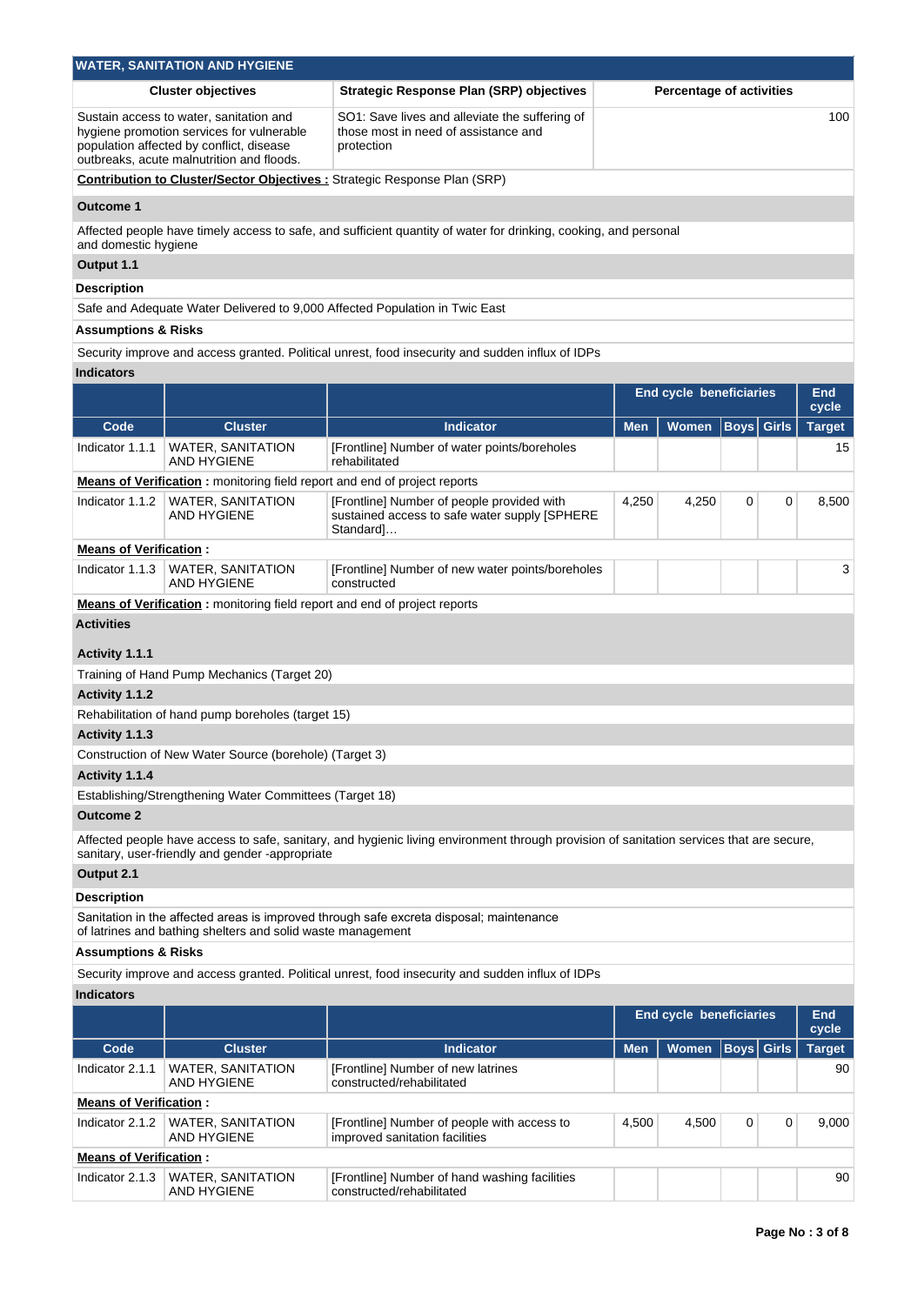## **Means of Verification :**

## **Activities**

### **Activity 2.1.1**

Design of Latrines

## **Activity 2.1.2**

Supervision of Latrine Construction

## **Activity 2.1.3**

Supervise construction of hand washing facilities

## **Outcome 3**

Affected people have access to improved hygienic practices, hygiene promotion and delivery of hygiene products and services on a sustainable and equitable basis

## **Output 3.1**

### **Description**

Hygiene promotion sensitization sessions are organized to prevent water borne diseases

# including cholera outbreak

## **Assumptions & Risks**

Security improve and access granted. Political unrest, food insecurity and sudden influx of IDPs

## **Indicators**

|                               |                                                                     |                                                                    |            | End cycle beneficiaries |             | <b>End</b><br>cycle |               |  |    |
|-------------------------------|---------------------------------------------------------------------|--------------------------------------------------------------------|------------|-------------------------|-------------|---------------------|---------------|--|----|
| Code                          | <b>Cluster</b>                                                      | <b>Indicator</b>                                                   | <b>Men</b> | <b>Women</b>            |             | Boys  Girls         | <b>Target</b> |  |    |
| Indicator 3.1.1               | <b>WATER, SANITATION</b><br>AND HYGIENE                             | [Frontline] Number of community based hygiene<br>promoters trained | 5<br>5     |                         |             |                     |               |  | 10 |
| <b>Means of Verification:</b> |                                                                     |                                                                    |            |                         |             |                     |               |  |    |
| Indicator 3.1.2               | <b>WATER, SANITATION</b><br>AND HYGIENE                             | 4,500                                                              | 4,500      | 0                       | $\mathbf 0$ | 9,000               |               |  |    |
| <b>Means of Verification:</b> |                                                                     |                                                                    |            |                         |             |                     |               |  |    |
| <b>Activities</b>             |                                                                     |                                                                    |            |                         |             |                     |               |  |    |
| Activity 3.1.1                |                                                                     |                                                                    |            |                         |             |                     |               |  |    |
|                               | Conducting regular hygiene promotion sessions (Target value is 100) |                                                                    |            |                         |             |                     |               |  |    |
| Activity 3.1.2                |                                                                     |                                                                    |            |                         |             |                     |               |  |    |
|                               | Conducting regular HH visits (Target value is 2000 HH)              |                                                                    |            |                         |             |                     |               |  |    |
| Activity 3.1.3                |                                                                     |                                                                    |            |                         |             |                     |               |  |    |
|                               | Training of Community Hygiene Promoters                             |                                                                    |            |                         |             |                     |               |  |    |

**Output 3.2**

## **Description**

Basic life Saving Hygiene Kits Distributed

### **Assumptions & Risks**

Security improve and access granted. Political unrest, food insecurity and sudden influx of IDPs

### **Indicators**

|                               |                                                        |                                                                    | End cycle beneficiaries |              |   |             | End<br>cycle  |  |
|-------------------------------|--------------------------------------------------------|--------------------------------------------------------------------|-------------------------|--------------|---|-------------|---------------|--|
| Code                          | <b>Cluster</b>                                         | <b>Indicator</b>                                                   | <b>Men</b>              | <b>Women</b> |   | Boys  Girls | <b>Target</b> |  |
| Indicator 3.2.1               | <b>WATER, SANITATION</b><br>AND HYGIENE                | [Frontline] Number of people reached with WASH<br>NFI distribution | 4,500                   | 4.500        | 0 | 0           | 9,000         |  |
| <b>Means of Verification:</b> |                                                        |                                                                    |                         |              |   |             |               |  |
| <b>Activities</b>             |                                                        |                                                                    |                         |              |   |             |               |  |
| Activity 3.2.1                |                                                        |                                                                    |                         |              |   |             |               |  |
|                               | Distribution of Hygiene Kits and WASH NFI in Twic East |                                                                    |                         |              |   |             |               |  |
| <b>Activity 3.2.2</b>         |                                                        |                                                                    |                         |              |   |             |               |  |
|                               | Conduct Post Distribution Monitoring (PDM)             |                                                                    |                         |              |   |             |               |  |
| <b>Additional Targets:</b>    |                                                        |                                                                    |                         |              |   |             |               |  |
|                               |                                                        |                                                                    |                         |              |   |             |               |  |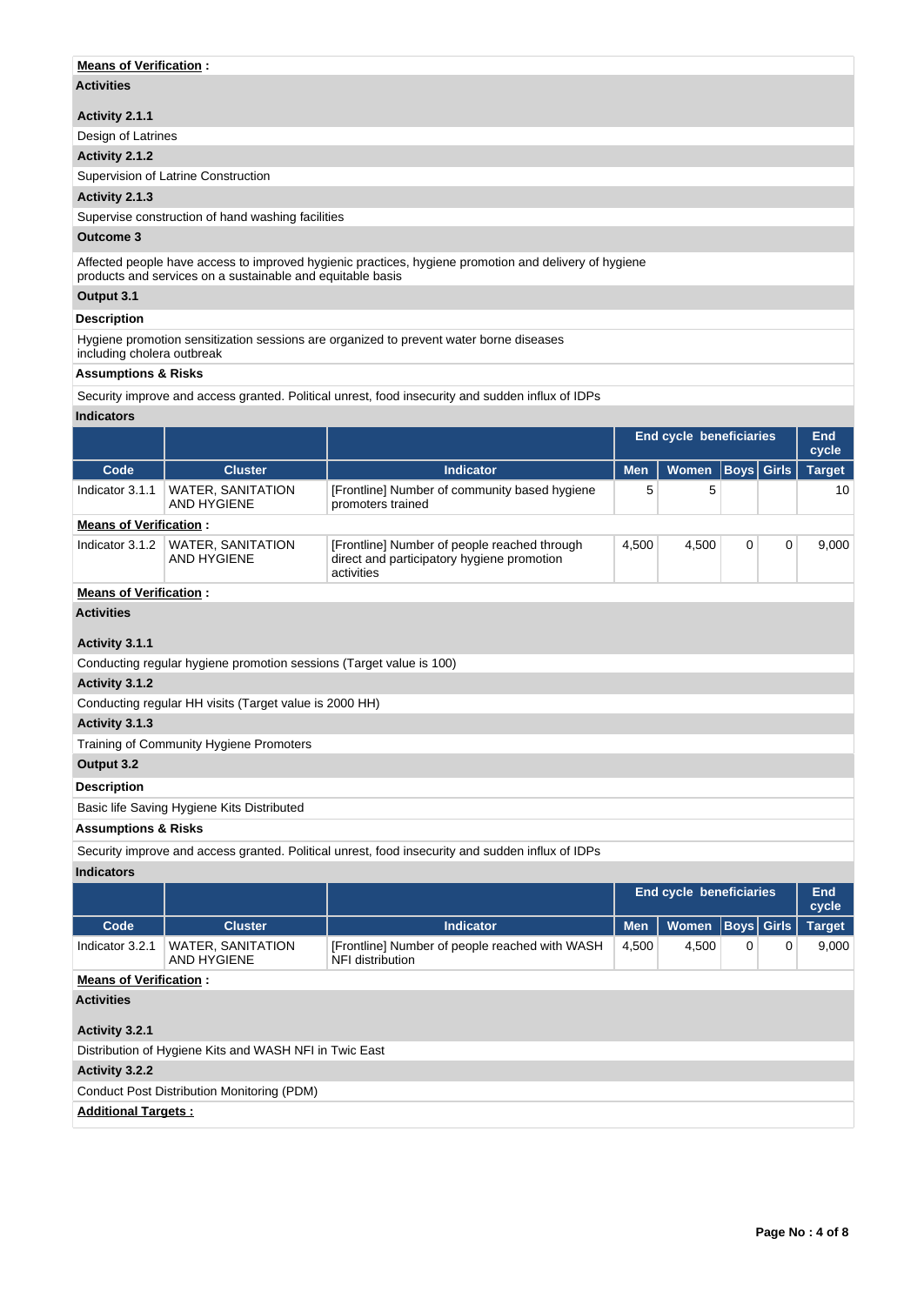## **Monitoring & Reporting plan**

All the activities will be implemented and monitored by NRC national and international staff. NRC WASH team is composed of a International WASH Coordinator, Local WASH Officers and Assistants

responsible for the technical quality monitoring of the project. NRC will involve a maximum the IDPs in all the steps of this project. NRC is always attending the community meetings allowing readjust the design of its project and activities to the real need. NRC coordinates with other actors to through WASH cluster meetings in making sure that there is no duplication. In relation to the situation on the ground and the project at hand, NRC will monitor and report data on an on-going basis to provide evidence of results to support further learning, reflection and improvements throughout the project. With the project proposed, and the security situation currently on the ground, any monitoring of activities and results will be output related primarily. The following NRCs M&E system will implemented:

. M&E Work Plan outlining plans for data collection, analysis, and use and reporting premised on the log frame indicators. The plan will be a living document that will be reviewed periodically based on emerging needs and the situation on the ground. An indicator matrix will be used to track achievements on the key output/results indicators based on the prescribed frequencies in the log frame. To facilitate learning and reflection thereby ensuring that M&E data and information informs management decision making, the following key learning events will be undertaken: informal internal project reviews and lesson learning to reflect and validate the lessons that have been documented on the course of project implementation.

The WASH officers are full time based in the field and will be in the sites of implementation on day to day bases. The WASH regional advisor based in Nairobi who was also on ground for the preparation of the project will provide remote technical assistance and have bi annual field visit. The head of programs and M & E coordinator who are based in Juba will regularly follow the program implementation with frequent field visit to the project sites.

### **Workplan**

| Activitydescription                                                                 | Year | $\overline{2}$ | 3 |   | 5        | 6.       | 7   | 8            | 9        | 110 I        |              | 11112 |
|-------------------------------------------------------------------------------------|------|----------------|---|---|----------|----------|-----|--------------|----------|--------------|--------------|-------|
| Activity 1.1.1: Training of Hand Pump Mechanics (Target 20)                         | 2017 |                |   | X | $\times$ |          |     |              |          |              |              |       |
| Activity 1.1.2: Rehabilitation of hand pump boreholes (target 15)                   | 2017 |                |   |   | X        | $\times$ | ΙX. | $\mathsf{X}$ | IX.      | ΙX.          |              |       |
| Activity 1.1.3: Construction of New Water Source (borehole) (Target 3)              | 2017 |                |   |   |          | X        | X   | X.           |          |              |              |       |
| Activity 1.1.4: Establishing/Strengthening Water Committees (Target 18)             | 2017 |                |   |   |          |          | X   | X.           | IX.      | ΙX           |              |       |
| Activity 2.1.1: Design of Latrines                                                  | 2017 |                |   |   | X        | X        |     |              |          |              |              |       |
| Activity 2.1.2: Supervision of Latrine Construction                                 | 2017 |                |   |   |          | X        | ΙX  | X X          |          | $\mathsf{X}$ | <sup>X</sup> |       |
| Activity 3.1.1: Conducting regular hygiene promotion sessions (Target value is 100) | 2017 |                |   |   |          | X        | ΙX. | $ X $ $ X $  |          | ΙX.          | X            |       |
| Activity 3.1.2: Conducting regular HH visits (Target value is 2000 HH)              | 2017 |                |   |   |          | X        | ΙX. | $ X $ $ X $  |          | IX.          | <sup>X</sup> |       |
| Activity 3.1.3: Training of Community Hygiene Promoters                             | 2017 |                |   |   | X        | $\times$ |     |              |          |              |              |       |
| Activity 3.2.1: Distribution of Hygiene Kits and WASH NFI in Twic East              | 2017 |                |   |   |          | X        | ΙX  | IX.          | <b>X</b> | ΙX.          | $\mathsf{X}$ |       |
| Activity 3.2.2: Conduct Post Distribution Monitoring (PDM)                          | 2017 |                |   |   |          |          |     |              |          |              | X            | X     |

### **OTHER INFO**

### **Accountability to Affected Populations**

NRC has measures in place to integrate accountability to affected people in project design, implementation and monitoring. NRC ensures its programme delivery is according to HAP guidelines. NRC always includes beneficiaries in project development through different surveys (with segregated data) and focused group discussions. NRC has all policies and procedures related to organization and staff management (processes and employee cycle), that make it accountable to the staff, contractors, partners and affected people. NRC has regular meetings with all stakeholders to share programme related information and also to respond to queries and complaints raised by beneficiaries through established complain mechanism that enable to respond to beneficiaries' complaints efficiently.

### **Implementation Plan**

All the activities will be implemented and monitored by NRC national and international staff. For the project implementation, NRC WASH team will be composed of an international WASH Coordinator, three WASH Project Officers and two WASH Project Assistants responsible for the technical quality of the project and supported by Area Managers. NRC is already relaying on a team of trained pump mechanics to repair the boreholes and will engage the contractors for construction of new water points and latrines. Community Hygiene Promoters and IDPs will be involved in all the daily work activities (construction, maintenance, cleaning of the infrastructure) in order to mitigate as much as possible the lack of livelihood.

#### **Coordination with other Organizations in project area**

| Name of the organization | Areas/activities of collaboration and rationale |
|--------------------------|-------------------------------------------------|
|                          |                                                 |

### **Environment Marker Of The Project**

A: Neutral Impact on environment with No mitigation

### **Gender Marker Of The Project**

2a-The project is designed to contribute significantly to gender equality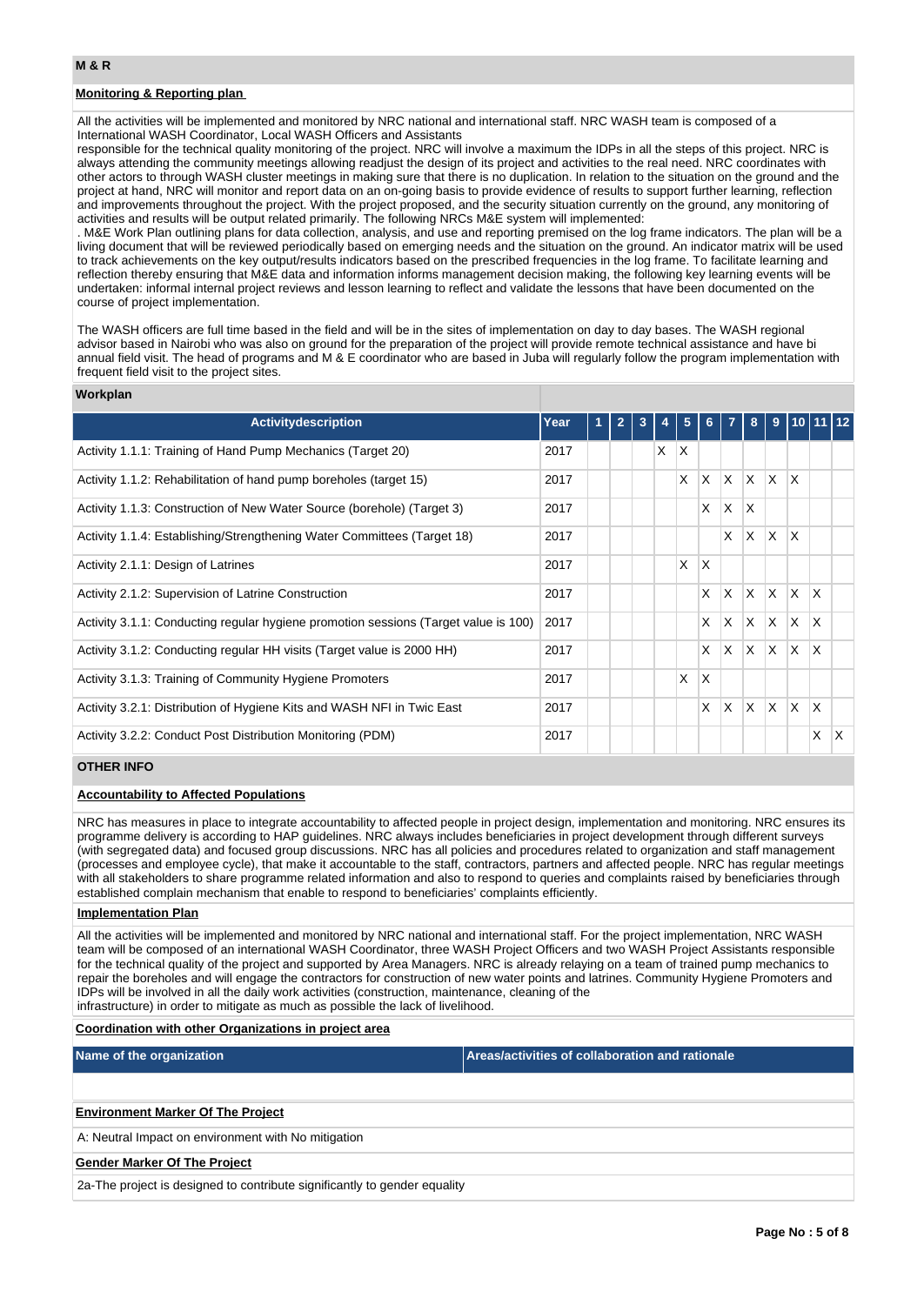### **Justify Chosen Gender Marker Code**

The proposed project is related to WASH lifesaving activities for most vulnerable IDPs. Gender requirements are considered while assessing arising needs in designing and implementing the project. Monitoring of the project ensures that needs of both genders are equally met and final evaluation through KAP survey will aim among others on measuring results of those efforts. NRC works in close coordination with clusters including GBV/protection cluster to respond the common gender related issue in WASH sector. NRC shared idea of latrines marking with different colour code to ensure privacy of both genders, which was adopted by WASH cluster and promoted by Protection cluster. NRC currently improves latrine design and replaces tarpaulin with CGI sheets, for better protection of users. NRC strives to construct WASH facilities in consultation with beneficiaries (especially women) and uses focused group discussions to finalize the needs of each group. Post intervention monitoring feedback from various groups is a part of lesson learnt documentation used for future implementation.

### **Protection Mainstreaming**

NRC is having regular meeting with the GBV/protection partners and seeks their advice in order to adapt the design of facilities and implement them (lightning, CGI

sheeting, clear marking, protection screens, and lockable doors). Through sufficient and equally distributed water provision NRC eliminates long queues to the water

points. Through qualified female hygiene promoters NRC reaches women and adolescent girls to understand their needs and provide sufficient protection. NRC try as

possible to have a gender balanced team.

### **Country Specific Information**

### **Safety and Security**

Safety and security situation generally in south Sudan is not satisfactory. To ensure the safety and security of the staff, NRC has internal security and safety policy for the staff movement in and outside of project implementation area. NRC is active member of security working group and NGO Forum. Daily security updates are provided by the staff on the ground in order to act accordingly.

### **Access**

NRC work closely with UNOCHA for access issues.

### **BUDGET**

| Code | <b>Budget Line Description</b>                                              | D/S | Quantity | Unit<br>cost          | <b>Duration</b><br><b>Recurran</b><br>ce | $\%$<br>charged<br>to CHF | <b>Total Cost</b> |
|------|-----------------------------------------------------------------------------|-----|----------|-----------------------|------------------------------------------|---------------------------|-------------------|
|      | <b>Staff and Other Personnel Costs</b>                                      |     |          |                       |                                          |                           |                   |
| 1.1  | <b>WASH Coordinator</b>                                                     | D   |          | $1 \mid 7,885$<br>.00 | $\overline{7}$                           | 10.00                     | 5,519.50          |
|      | To oversee the overall implantation of the project                          |     |          |                       |                                          |                           |                   |
| 1.2  | <b>WASH Officer</b>                                                         | D   |          | $1 \mid 1,600$<br>.00 | 8                                        | 100.00                    | 12,800.00         |
|      | For project implementation in Jonglei                                       |     |          |                       |                                          |                           |                   |
| 1.3  | WASH Officer (Engineer)                                                     | D   |          | $1 \mid 1,600$<br>.00 | 8                                        | 100.00                    | 12,800.00         |
|      | For design of latrines and project monitoring                               |     |          |                       |                                          |                           |                   |
| 1.4  | Area Manager Jonglei                                                        | D   | 1        | 7,794<br>.00          | $\overline{7}$                           | 10.00                     | 5,455.80          |
|      | Responsible for daily supervision and management of the project in the area |     |          |                       |                                          |                           |                   |
| 1.5  | Finance Coordinator- Juba                                                   | D   | 1        | 3,100<br>.00          | 8                                        | 10.00                     | 2,480.00          |
|      | Incharge of quality control for all payments                                |     |          |                       |                                          |                           |                   |
| 1.6  | Logistic Officer Juba                                                       | D   | 1        | 1,600<br>.00          | 8                                        | 10.00                     | 1,280.00          |
|      | Helps in the logistical works from Juba to support the filed offices        |     |          |                       |                                          |                           |                   |
| 1.7  | NRC Office Guards(Twic East)                                                | D   |          | 2 630.0<br>0          | 8                                        | 10.00                     | 1,008.00          |
|      | For provision of security services to NRC office and staff                  |     |          |                       |                                          |                           |                   |
| 1.8  | <b>Driver</b>                                                               | D   | 1        | 1,000<br>.00          | 8                                        | 10.00                     | 800.00            |
|      | To help in the staff movement to the filed                                  |     |          |                       |                                          |                           |                   |
|      | <b>Section Total</b>                                                        |     |          |                       |                                          |                           | 42,143.30         |
|      | Supplies, Commodities, Materials                                            |     |          |                       |                                          |                           |                   |
| 2.1  | Rehabilitation of Borehole Hand Pumps in Jonglei (Twic East)                | D   |          | 15 945.0<br>0         | 1                                        | 100.00                    | 14,175.00         |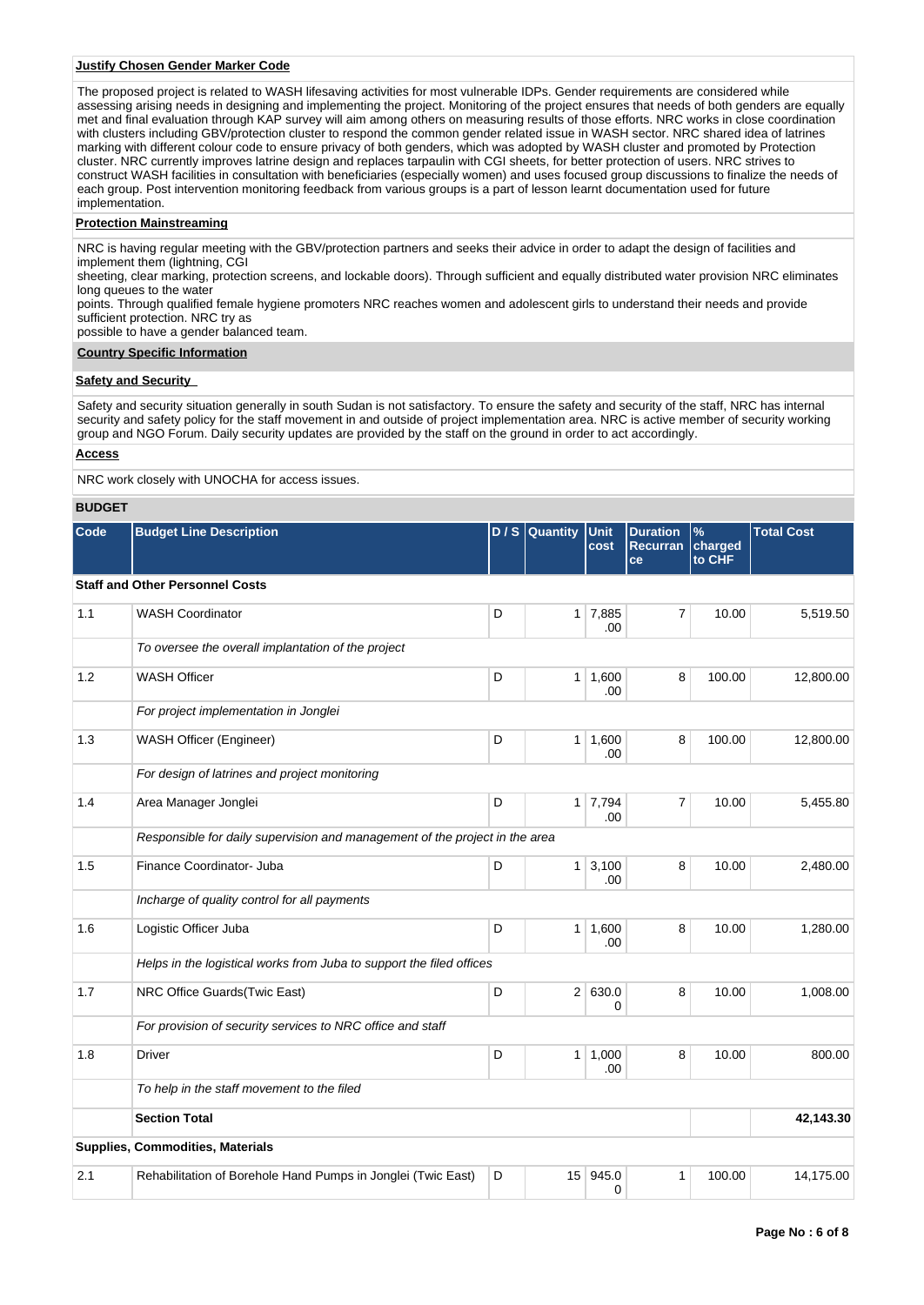|        | Program activity under safe adequate water. Each borehole will cost \$945 to rehabilitate. This cost is for labor and sand, cement<br>etc [spare parts will be from the cluster]                                                                                       |   |                 |                       |              |        |            |
|--------|------------------------------------------------------------------------------------------------------------------------------------------------------------------------------------------------------------------------------------------------------------------------|---|-----------------|-----------------------|--------------|--------|------------|
| 2.2    | Hand washing facilities installation                                                                                                                                                                                                                                   | D | 90 <sup>°</sup> | 300.0<br>$\Omega$     | $\mathbf{1}$ | 100.00 | 27,000.00  |
|        | A total of 90 hand washing facilities will be installed at latrine sites and other sanitation structures in schools, IDP centers and<br>common community gathering locations. At IDP sites a drum will be fitted with taps and welded with stand mounted on the ground |   |                 |                       |              |        |            |
| 2.3    | Distribution of WaterPUR(box) in Jonglei (Twic East)                                                                                                                                                                                                                   | D |                 | 53 23.00              | 1            | 100.00 | 1,219.00   |
|        | 40 boxes of waterpur will be bought and distributed at a cost of \$23 per each                                                                                                                                                                                         |   |                 |                       |              |        |            |
| 2.4    | Construction of Latrines in Jonglei (Twic East)                                                                                                                                                                                                                        | D | 90              | 400.0<br>$\Omega$     | 1            | 100.00 | 36,000.00  |
|        | A total of 90 latrines will be constructed at a cost of \$400 per latrine. This covers materials and labor                                                                                                                                                             |   |                 |                       |              |        |            |
| 2.5    | Hygiene Activities in Twic East                                                                                                                                                                                                                                        | D |                 | 3 3,000<br>.00        | 1            | 100.00 | 9,000.00   |
|        | Three hygiene activities will be conducted and the cost of each activity will be approximately \$3,000                                                                                                                                                                 |   |                 |                       |              |        |            |
| 2.6    | Construction of New Water Source/Point Twic East                                                                                                                                                                                                                       | D |                 | 3   9,000<br>.00      | 1            | 100.00 | 27,000.00  |
|        | Three water source points will be constructed and the the cost per each will be \$9000                                                                                                                                                                                 |   |                 |                       |              |        |            |
| 2.7    | Casual Labour for Loading and Offloading                                                                                                                                                                                                                               | D | 1 <sup>1</sup>  | 908.0<br>0            | 1            | 100.00 | 908.00     |
|        | The casuals will be used to offload and load the project materials at the sites                                                                                                                                                                                        |   |                 |                       |              |        |            |
| 2.8    | Hygiene promoters (Volunteers) & Hand pump mechnics daily<br>rate                                                                                                                                                                                                      | D |                 | 10 10.00              | 8            | 100.00 | 800.00     |
|        | The volunteers will assist in dissemination of hygiene and other WASH messages among the beneficiaries                                                                                                                                                                 |   |                 |                       |              |        |            |
| 2.9    | WAH and hygiene IEC materials                                                                                                                                                                                                                                          | D | 100             | 9.45                  | 1            | 100.00 | 945.00     |
|        | The IEC materials will be the main tool in the dissemination of good hygiene and sanitation practices                                                                                                                                                                  |   |                 |                       |              |        |            |
| 2.10   | Hygiene promoters training                                                                                                                                                                                                                                             | D | 20              | 2.00                  | 1            | 100.00 | 40.00      |
|        | This covers refreshment and other needs during 2 days training                                                                                                                                                                                                         |   |                 |                       |              |        |            |
| 2.11   | Air Cargo for transportation of WASH NFI                                                                                                                                                                                                                               | D |                 | 1   8,000<br>.00      | 1            | 100.00 | 8,000.00   |
|        | The costs of airlifting the construction and other supplies                                                                                                                                                                                                            |   |                 |                       |              |        |            |
|        | <b>Section Total</b>                                                                                                                                                                                                                                                   |   |                 |                       |              |        | 125,087.00 |
| Travel |                                                                                                                                                                                                                                                                        |   |                 |                       |              |        |            |
| 5.1    | Flights from field locations to Juba -Bor                                                                                                                                                                                                                              | D | $\vert 4 \vert$ | 550.0<br>0            | 1            | 100.00 | 2,200.00   |
|        | Flight for the monitoring team and staff from Juba to the field                                                                                                                                                                                                        |   |                 |                       |              |        |            |
|        | <b>Section Total</b>                                                                                                                                                                                                                                                   |   |                 |                       |              |        | 2,200.00   |
|        | <b>General Operating and Other Direct Costs</b>                                                                                                                                                                                                                        |   |                 |                       |              |        |            |
| 7.1    | Per Diem 3 staff and Accomodation                                                                                                                                                                                                                                      | S | 3 <sup>1</sup>  | 150.0<br>0            | 8            | 100.00 | 3,600.00   |
|        | This is per diem and accommodation for program and support staff during filed visits                                                                                                                                                                                   |   |                 |                       |              |        |            |
| 7.2    | Generator repair & maintenance- Juba Office                                                                                                                                                                                                                            | S | 1 <sup>1</sup>  | 4,000<br>.00          | 4            | 10.00  | 1,600.00   |
|        | Contribution to Office running costs - Generator where the project in Juba                                                                                                                                                                                             |   |                 |                       |              |        |            |
| 7.3    | Fuel-Bor                                                                                                                                                                                                                                                               | D |                 | $1 \, 3,000$<br>.00   | 8            | 10.00  | 2,400.00   |
|        | Contribution to Office running costs - Fuel where the project is being implemented                                                                                                                                                                                     |   |                 |                       |              |        |            |
| 7.4    | Fuel-Juba                                                                                                                                                                                                                                                              | S |                 | 1 2,000<br>.00        | 8            | 10.00  | 1,600.00   |
|        | Contribution to Juba Office running costs - Fuel where the project administration and reporting will be done                                                                                                                                                           |   |                 |                       |              |        |            |
| 7.5    | Office supplies-Bor                                                                                                                                                                                                                                                    | D |                 | $1 \mid 2,000$<br>.00 | 4            | 10.00  | 800.00     |
|        | Contribution to Office running costs - SuppliesI where the project is being implemented                                                                                                                                                                                |   |                 |                       |              |        |            |